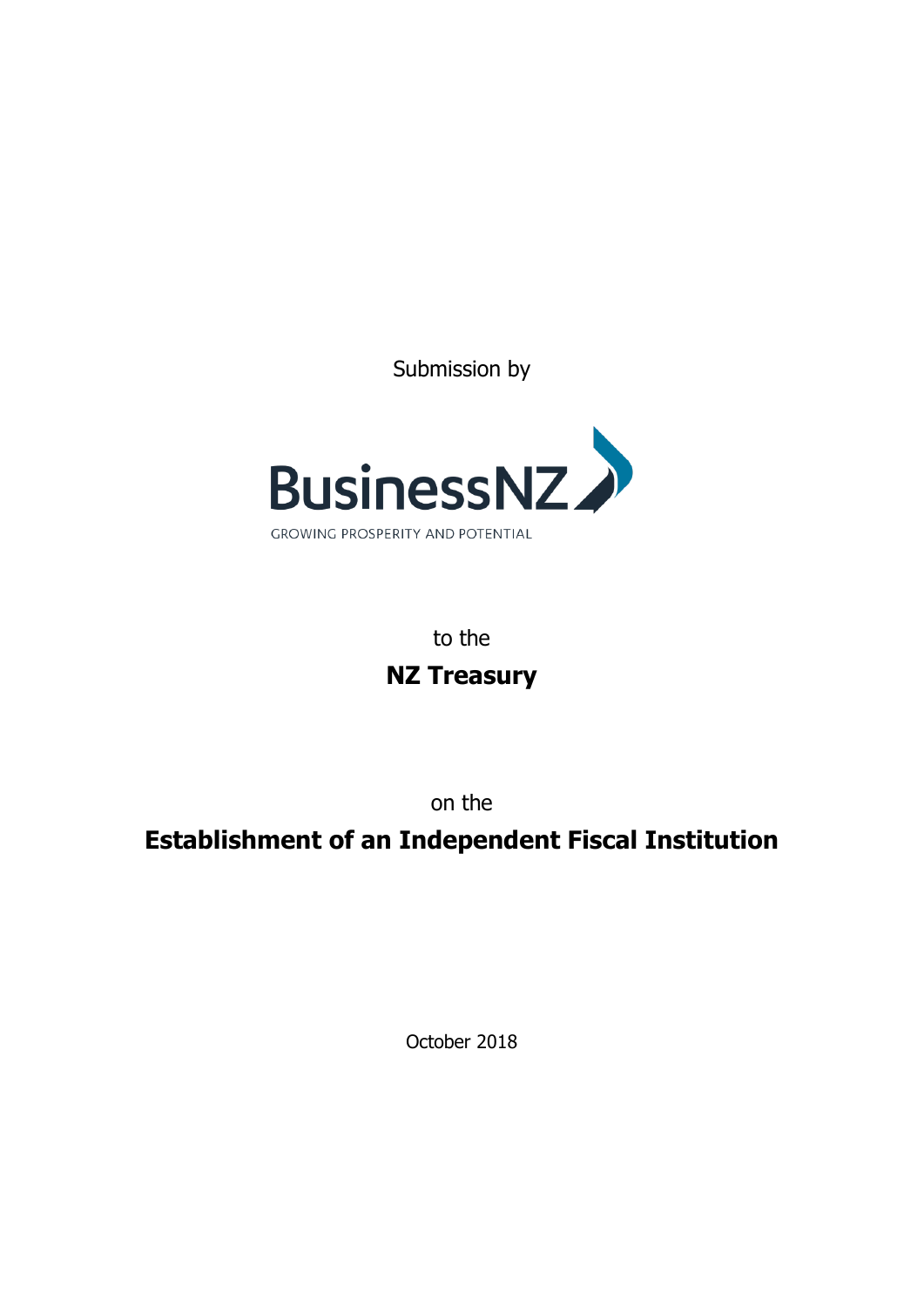## **ESTABLISHING AN INDEPENDENT FISCAL INSTITUTION SUBMISSION BY BUSINESSNZ<sup>1</sup>**

## **1.0 INTRODUCTION**

- 1.1 BusinessNZ welcomes the opportunity to comment on the Treasury Discussion Paper – Establishing an Independent Fiscal Institution (the "Discussion Paper").
- 1.2 BusinessNZ notes the Discussion Paper proposes the establishment of an Independent Fiscal Institution in NZ. The purpose of an Independent Fiscal Institution is to help strengthen accountability, transparency and debate over fiscal policy, as well as to provide better support to political parties in developing effective public policy.
- 1.3 Over the last 2-3 decades, New Zealand has been upheld around the world for its development of world class fiscal and monetary policy settings. These include the Reserve Bank Act's independent monetary policy and the country's fiscal policy, as espoused by the Fiscal Responsibility Act (now superseded by the Public Finance Act). Successive governments have, over the years, largely endorsed both these essential pillars of NZ's economic policy, with only minor tweaks here and there.
- 1.3 BusinessNZ is strongly supportive of the concept of an Independent Fiscal Institution and notes that a number of countries already have such institutions.
- 1.4 While BusinessNZ is strongly supportive of the concept, there are a number of issues we would like to bring to the Treasury's attention as it considers how the implementation process might proceed.
- 1.5 BusinessNZ would be pleased to meet with Treasury officials to discuss our submission further if it was thought this would add value to that process.

## **RECOMMENDATIONS**

BusinessNZ **recommends** that:

**The Government proceeds with the establishment of an Independent Fiscal Institution, but notes the comments made in this submission on the breadth and scope of such an institution.**

j

<sup>&</sup>lt;sup>1</sup> Background information on BusinessNZ is attached as Appendix 1.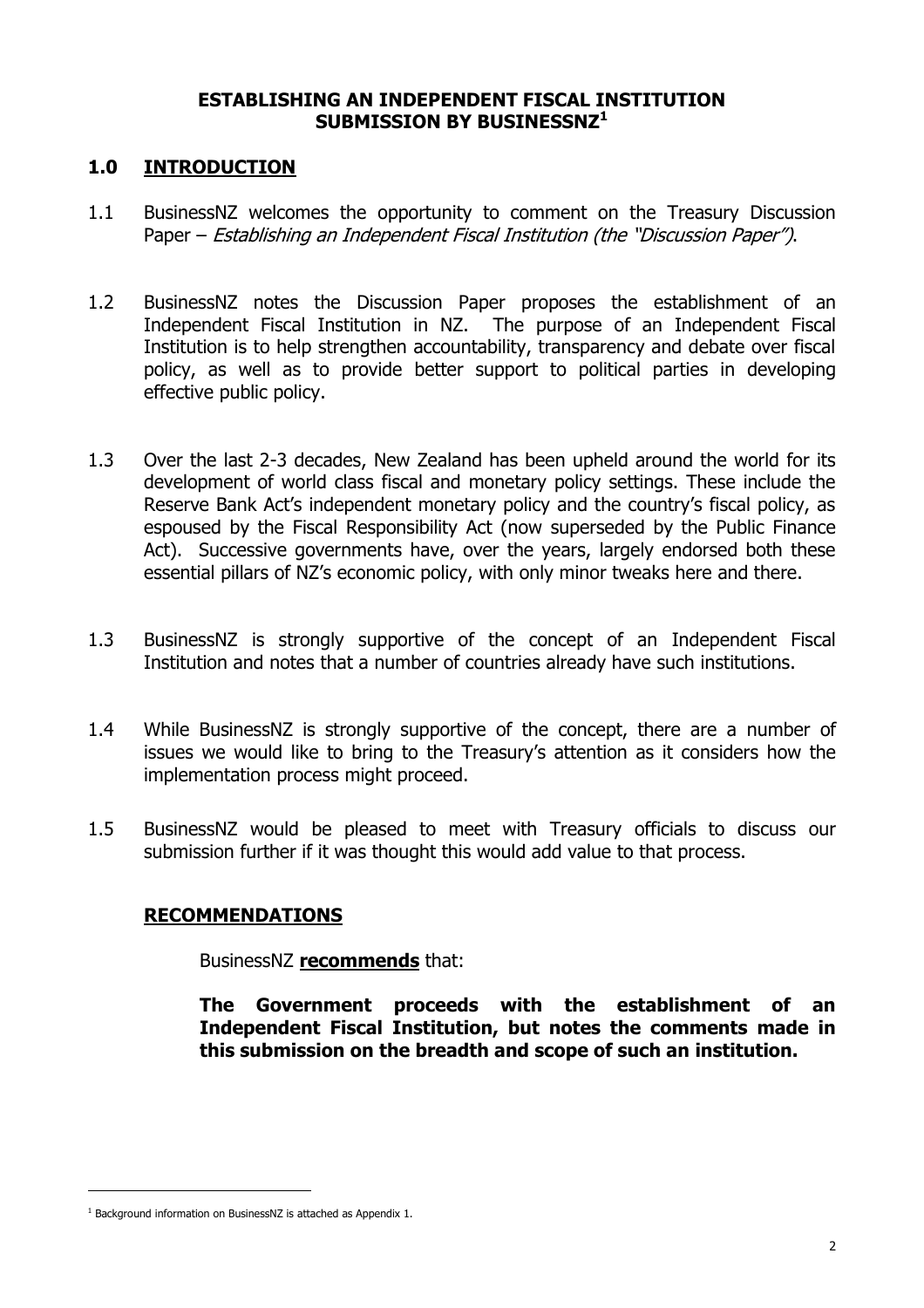# **2.0 DISCUSSION**

- 2.1 BusinessNZ considers there is a strong case for establishing an Independent Financial Institution.
- 2.2 Currently Parliament, and indeed the broader public, is often not well-informed about the quality and quantity of public expenditure.
- 2.3 The Discussion Document (p.5) lists the government's proposed five key functions as being to:
	- 1. Provide financial costings of political party policies, including election manifestos, and any costings requested when a government is formed;
	- 2. Comment on and assess compliance with the government's fiscal strategy and targets;
	- 3. Comment on the Treasury's economic and fiscal forecasts;
	- 4. Comment on long-term sustainability and fiscal risks; and
	- 5. Produce relevant and related research and commentary on fiscal and budgetary issues.

## Costings of political party policies

- 2.4 Arguably the fiscal debate during the 2017 General Election campaign underlined the need for an informed and independent body to comment on the cost of political party promises, particularly during an election campaign, where such promises have significant fiscal implications. At the last election, many policy proposals over a range of political parties were hotly disputed and to have an independent assessment would, hopefully, improve the quality of the debate.
- 2.5 An Independent Fiscal Institution might not be able to do a full costing on preelection policies but might have the ability to scrutinise proposed policies for potential risks (upside and downside). This could result in greater public understanding when individuals cast their vote for a particular party or candidate.
- 2.6 But there is a key issue concerning the resourcing of such a body given the potential for significant policy proposals to come across the bows of an Independent Fiscal Institution at short notice.
- 2.7 Issues of independence, expertise and resourcing arise in respect to the Independent Fiscal Institution's role. While it is likely the expertise of existing agencies such as the Treasury and Inland Revenue (and potentially other relevant spending departments), will also be required, having the Independent Fiscal Intuition embedded within, say, the NZ Productivity Commission could have merit.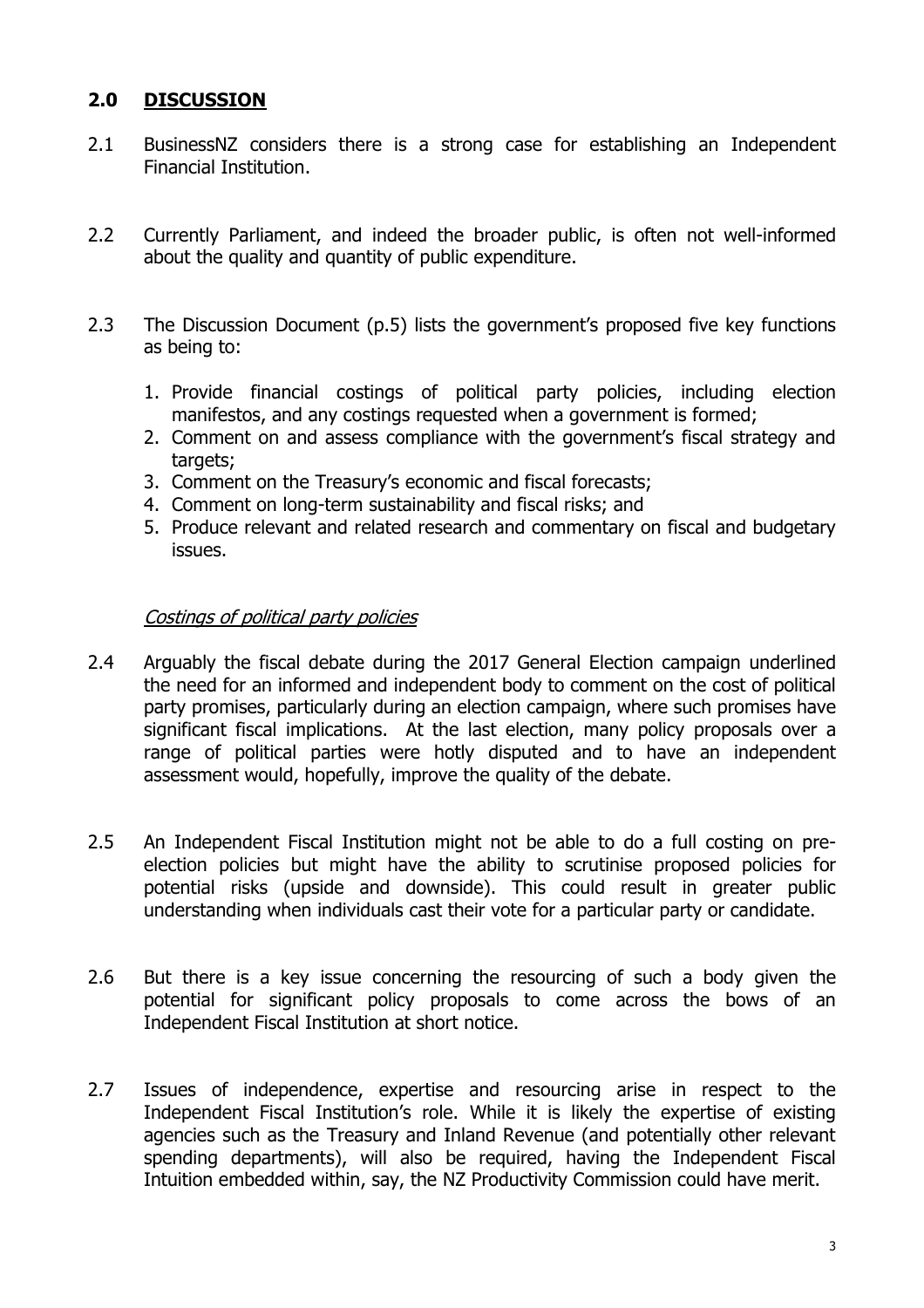- 2.8 It is understood the Productivity Commission seconds individuals for specific case studies based on their expertise in relation to particular projects.
- 2.9 Obviously the Independent Fiscal Institution's staff numbers would need to be boosted during the general election phase and potentially afterwards as policy proposals are broadly firmed up. Having the Independent Fiscal Institution headed by an academic economist, or perhaps former senior Treasury economist, would give the institution some credibility with the public.
- 2.10 The proposal to cost political parties' policies appears particularly broad and to have two potentially adverse effects. First, it might crowd out the incentive for political parties to use a number of private sector institutions and economic agencies to cost polices (as many already do). Second, and perhaps even more importantly, if they no longer see a need to use such agencies, political parties might impose massive costs on an Independent Fiscal Institution by simply "flying kites" without necessarily doing the preliminary policy development work. Even without flying kites, where are the lines likely to be drawn around policy announcements?
- 2.11 Maybe some sort of fiscal cap might be an option providing political parties with limited access to the expertise of an Independent Fiscal Institution, rather than simply giving them an open cheque-book. This could impose some discipline on political parties as to what polices they particularly want to have assessed rather than encouraging the assessment of a broad wish-list of proposals.
- 2.12 The pros and cons of the above, including whether there should be limits on use based on party size etc. would obviously need to be thought through. Some sort of cost-sharing between political parties and the Independent Fiscal Institution might be an alternative option.

#### Assess compliance with the government's fiscal strategy and targets;

2.13 This would seem to be a worthy objective.

#### Comment on Treasury's economic and fiscal forecasts;

2.14 This may appear to be useful although many other private sector institutions regularly comment on the merit of the government's economic and fiscal forecasts so the market for comment is probably already reasonably crowded. Secondly, it would seem a little over the top for the public sector to be checking on the public sector as it were.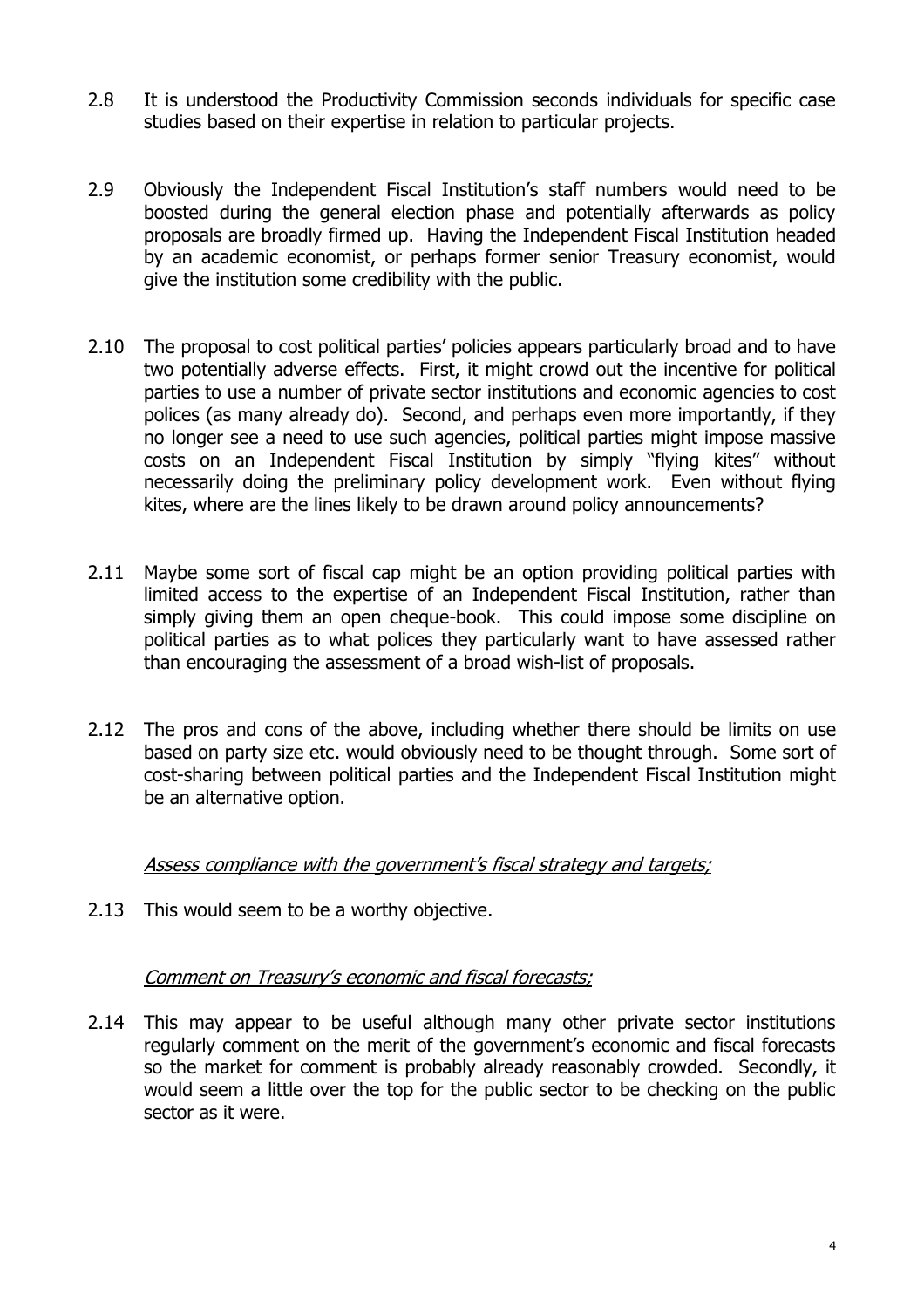# Comment on long-term sustainability and fiscal risks

2.15 This could be a useful addition to the work of the Independent Fiscal Institution when looking at potential fiscal pressures resulting from a generally ageing population, e.g. health care costs along with the sustainability of current NZ Superannuation. However, to some extent the Treasury already provides this kind of advice through very long-term forecasts, in some cases looking out decades.

## Produce relevant research and commentary on fiscal and budgetary issues.

- 2.16 This would appear to provide the Independent Fiscal Institution with a very broad and open-ended operational framework. The question must be asked: why is such a broad and open-ended framework proposed? Tasks to be undertaken should be more clearly defined.
- 2.17 In conclusion, BusinessNZ is very supportive of the concept of an Independent Fiscal Institution, subject to clarifying its role in line with this submission.